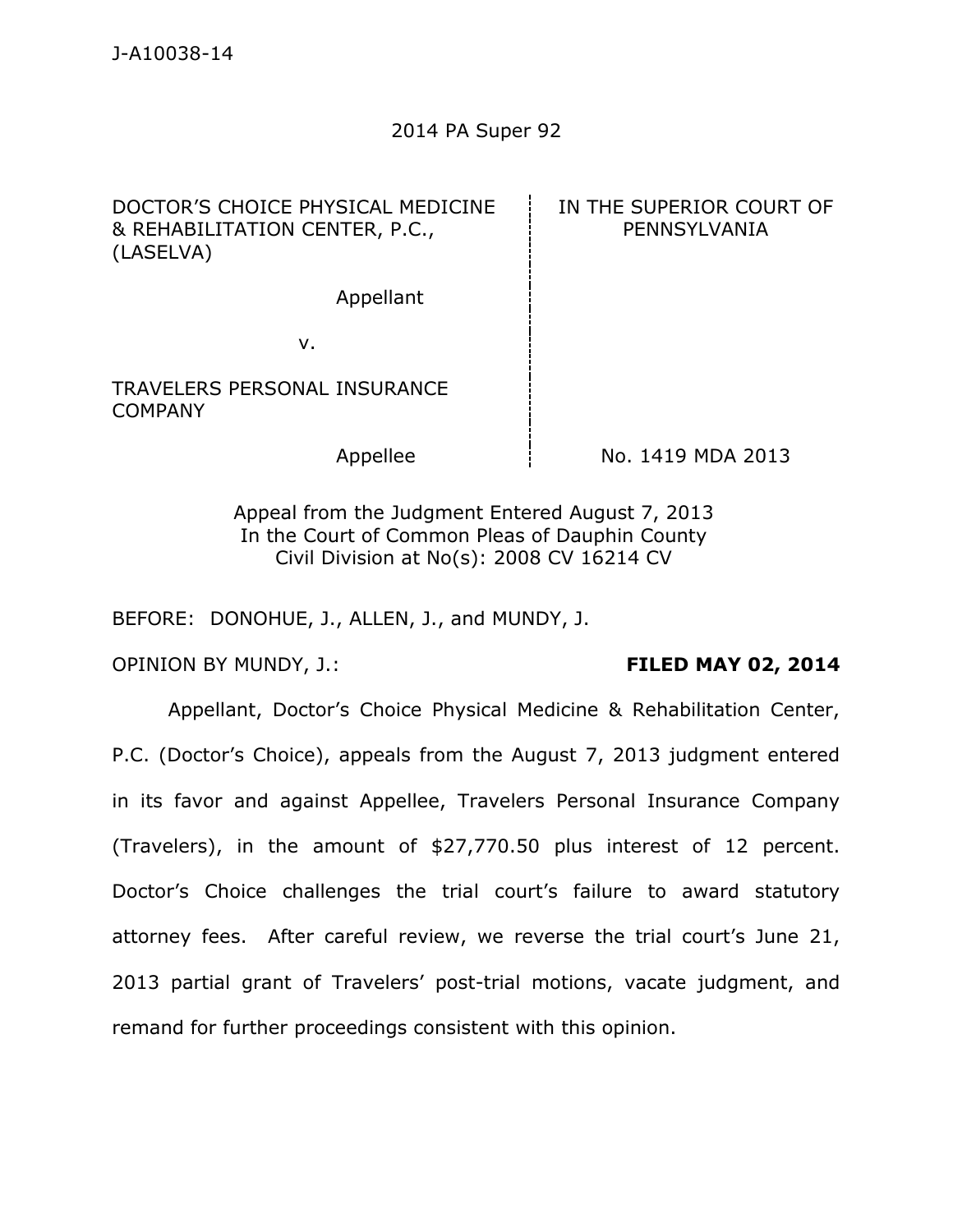The pertinent factual and procedural history of this case follows. On September 8, 2004, Angela LaSelva sustained personal injuries in a motor vehicle accident. At the time of the accident, Travelers insured LaSelva under an automobile insurance policy, which included first party medical benefits of \$100,000.00. LaSelva received treatment for the injuries she incurred in the accident from various health care providers. Commencing on or around April 13, 2005, LaSelva treated with Dr. David Novatnak, a chiropractor with Doctor's Choice. Dr. Novatnak provided chiropractic treatment designed to alleviate LaSelva's ongoing pain.

In accordance with 75 Pa.C.S.A. § 1797(a), Doctor's Choice billed Travelers directly for the medical services it provided to LaSelva. Travelers submitted the bills from Doctor's Choice to IMX Medical Management Services (IMX) for peer review. $1$  IMX designated Dr. Mark Cavallo, a chiropractor, to conduct the peer review.

On July 7, 2005, Dr. Cavallo submitted a report, citing his review of LaSelva's medical records, and self-selected medical literature. $2$  In the

 $1$  IMX is one of the peer review organizations with which Travelers contracts in compliance with 75 Pa.C.S.A.  $\S$  1797(b)(1) and 31 Pa. Code  $\S$  69.53(a).

 $2$  For the purpose of the peer review, the parties agree no national or regional norms had been developed or recognized for the treatments provided by Dr. Novatnak to LaSelva. Notwithstanding the absence of national or regional norms, IMX did not establish written criteria based on typical patterns of practice in the geographical area for application in its peer reviews of such treatments. As discussed further, *infra*, these deficiencies *(Footnote Continued Next Page)*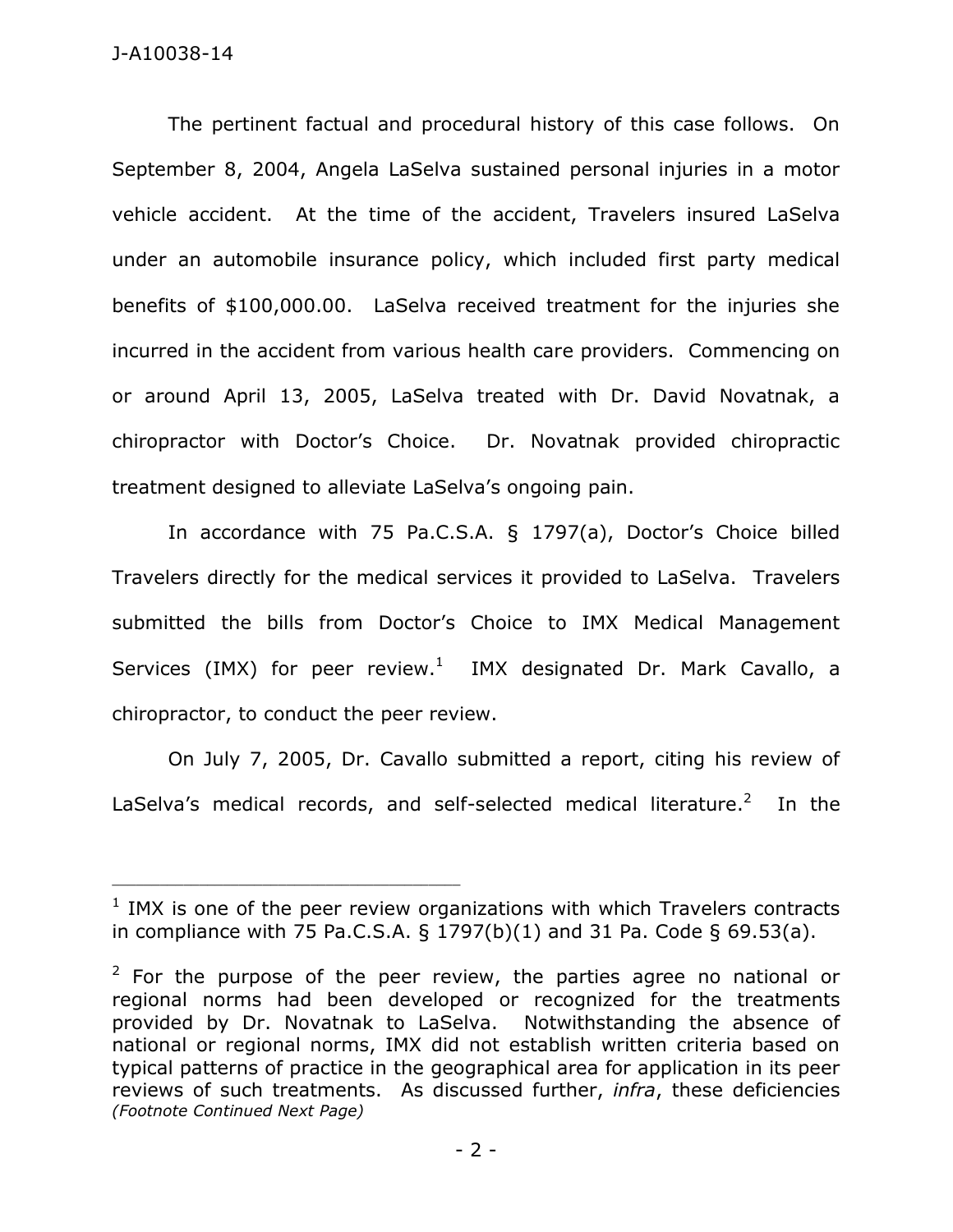report, Dr. Cavallo concluded that certain treatments provided by Dr. Novatnak, including "all surface EMG, range of motion, and/or muscle testing," as well as "passive therapy such as electrical stimulation, diathermy [and] massage," were unnecessary. N.T., 6/26/12, at 41, 99, Plaintiff's Exhibit #13 (Dr. Cavallo's Report at 4). Dr. Cavallo also concluded that, as of June 9, 2005, LaSelva "had achieved the point of maximum benefit" from the remaining types of treatments provided for LaSelva's care by Dr. Novatnak.<sup>3</sup> Id. at 5. Travelers subsequently refused payment of the bills for the treatments deemed unnecessary by Dr. Cavallo, including all treatment performed after June 9, 2005.

On November 20, 2008, Doctor's Choice filed a complaint against

Travelers, averring Travelers improperly denied payment in violation of the

*(Footnote Continued)* \_\_\_\_\_\_\_\_\_\_\_\_\_\_\_\_\_\_\_\_\_\_\_

Therefore, based upon the above literature as well as review of the records and circumstances concerning this case, it is my clinical opinion that the claimant had achieved the point of maximum benefit from further in-office chiropractic care as provided by Dr. Novatnak by June 9, 2005. In my clinical opinion, a sufficient amount of in-office conservative chiropractic care had been provided to the claimant through the above date specifically for the treatment of the injuries in which Ms. LaSelva experienced in September of 2004.

*Id.* at 5.

formed the basis for the trial court's determination that the report was not a valid peer review. *See* 31 Pa. Code § 69.53(e).

 $3$  In this regard, Dr. Cavallo's report, without reference to regional or national norms, or written criteria, specifically concluded as follows.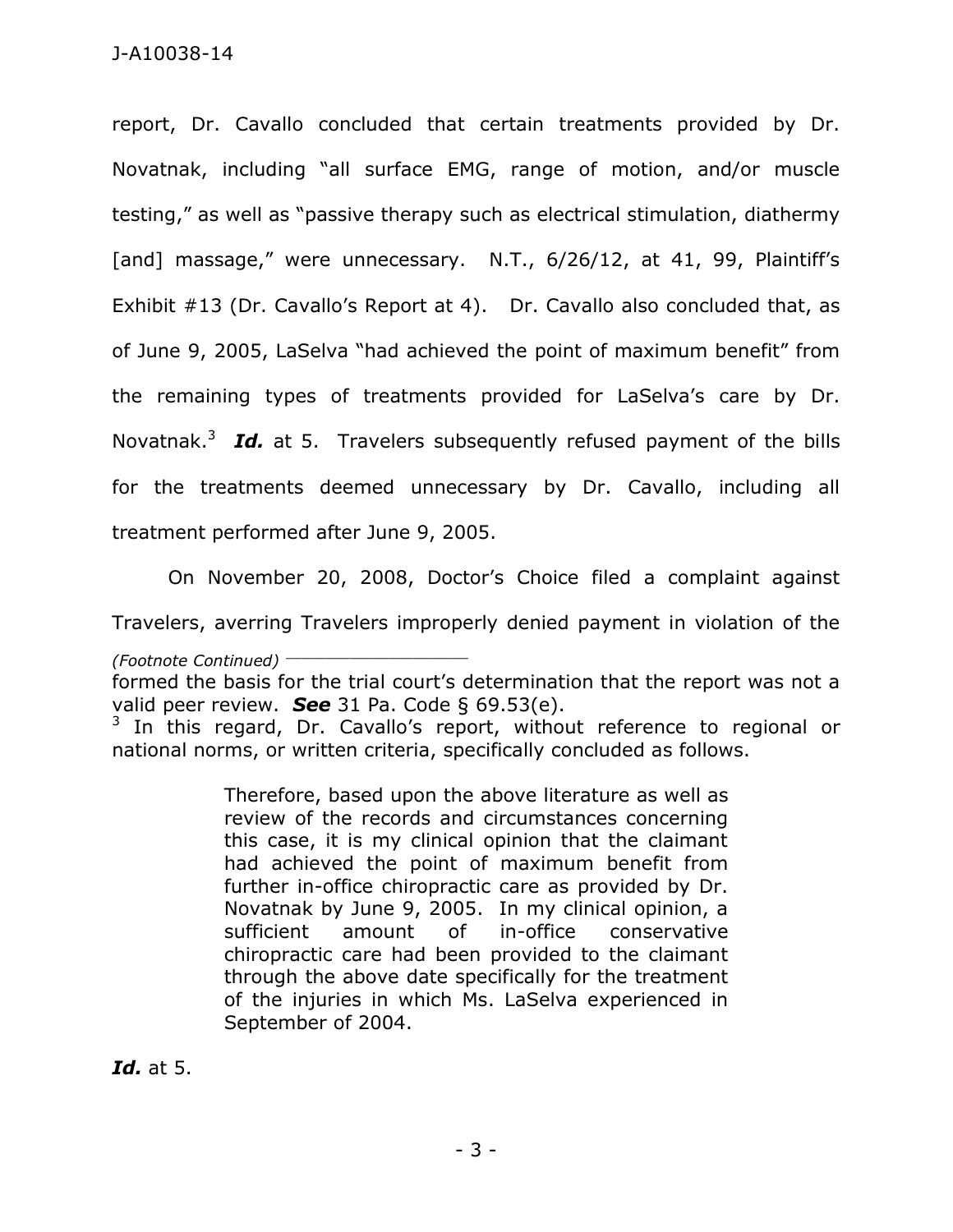Motor Vehicle Financial Responsibility Law  $(MVFRL)^4$ , specifically Sections 1716 and 1797. Doctor's Choice alleged in its complaint that the review conducted by Dr. Cavallo through IMX did not comport with the regulatory requirements for a peer review and therefore no peer review was performed. Complaint, 11/20/08, at 7-8, ¶¶ 17, 20-23. Doctor's Choice additionally averred the charges rejected by Travelers were for treatment of LaSelva that was reasonable and necessary. *Id.* at 6, ¶¶ 29-32. On June 26, 2012, the matter proceeded to a bench trial at which Dr. Novatnak and Dr. Cavallo testified. $^{\rm 5}$ 

On December 13, 2012, the trial court issued an order, entering judgment in favor of Doctor's Choice in the amount of \$82,287.06, "representing the unpaid medical expenses, plus statutory interest at 12% per annum, attorney's fees, and costs of suit." Trial Court Order, 12/13/12, at 1. In an opinion accompanying its order, the trial court specifically found that the report prepared by Dr. Cavallo was "invalid" as a peer review and that the disputed treatments provided by Dr. Novatnak were "reasonable and necessary." Trial Court Opinion, 12/13/12, at 5, 8.

<sup>4</sup> 75 Pa.C.S.A. 1701-1799.7*.*

 $5$  On June 11, 2012, the trial court entered an order, deeming admitted requests from Doctor's Choice for several admissions pursuant to Pa.R.C.P. 4014, effectively confining the issues at trial to whether a valid peer review had been performed and whether the treatment provided to LaSelva by Dr. Novatnak was reasonable and necessary. *See* Trial Court Order, 6/11/12, at 1; [Doctor's Choice's] Motion to Deem Requests for Admission Addressed to [Travelers] Admitted, 6/8/12, at 1-2, Exhibit A; N.T., 6/26/12, at 4-7.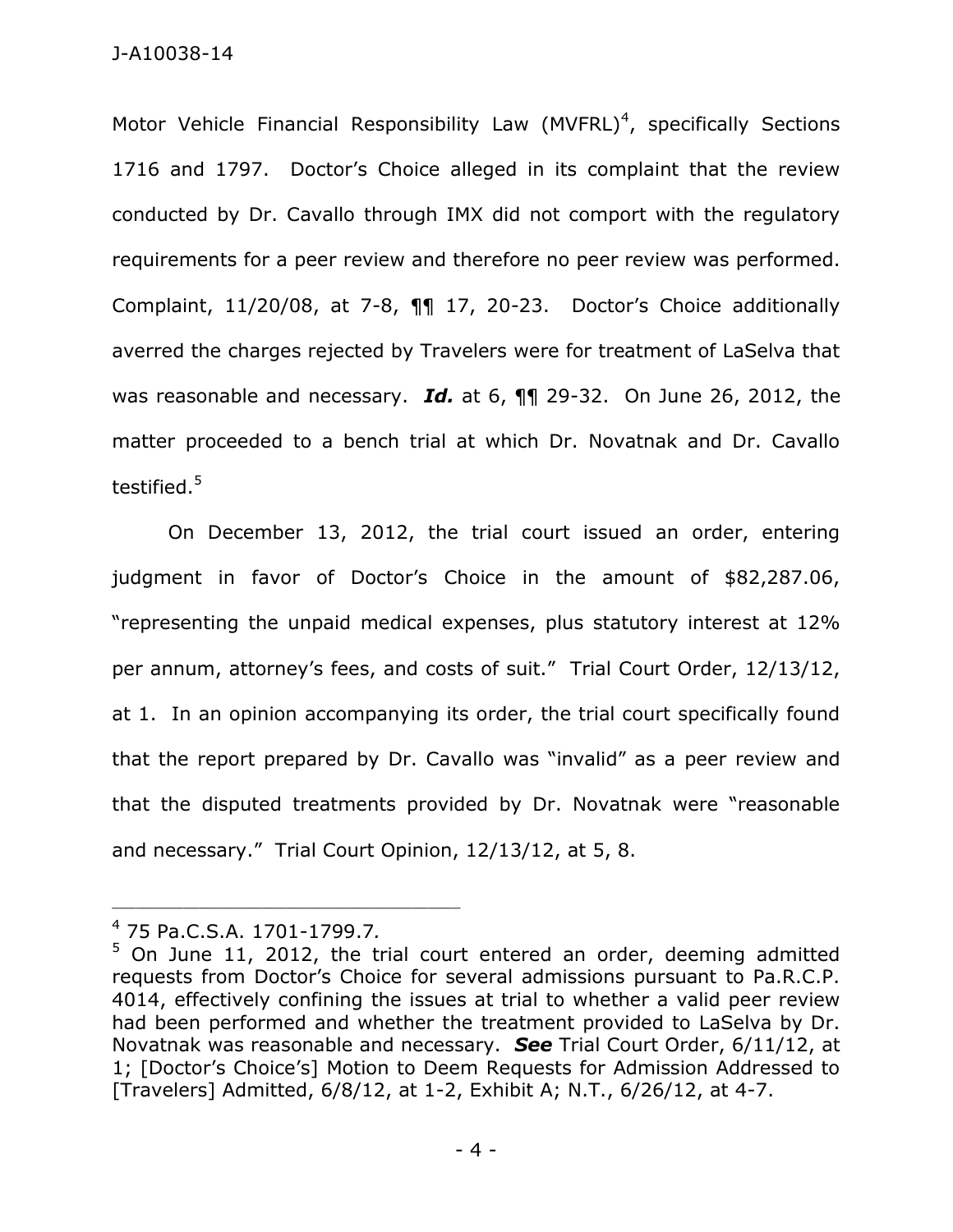On December 24, 2012, Travelers filed a post-trial motion for reconsideration, alleging, *inter alia*, that the trial court abused its discretion in awarding attorney fees. On June 21, 2013, the trial court entered an order denying in part and granting in part Travelers' post-trial motion. Specifically, relying on our Supreme Court's recent decision in *Herd Chiropractic Clinic, P.C. v. State Farm Mut. Auto. Ins. Co.*, 64 A.3d 1058 (Pa. 2013), the trial court modified the verdict to \$27,770.50, removing the attorney fee portion from its original verdict.

On July 1, 2013, Doctor's Choice filed a post-trial motion requesting the reinstatement of the attorney fee award, arguing the holding in *Herd* does not directly address the issue in the instant case. On August 1, 2013, the trial court denied Doctor's Choice's post-trial motion. Pursuant to a praecipe filed by Doctor's Choice, judgment was entered on August 7, 2013. Thereafter, Doctor's Choice filed a timely notice of appeal on August 28, 2013.<sup>6</sup>

On appeal, Doctor's Choice raises the following issues for our review.

1. Where an auto insurance carrier uses a records review, which is in fact an invalid peer review, to wrongfully deny payment of a health care provider's medical bills and the Court

 $6$  The trial court did not require Doctor's Choice to file a concise statement of errors complained of on appeal pursuant to Pa.R.A.P. 1925(b). The trial court filed a statement in lieu of a Rule 1925(a) opinion, referencing its June 21, 2013, and August 1, 2013 orders as expressing the reasons for its rulings.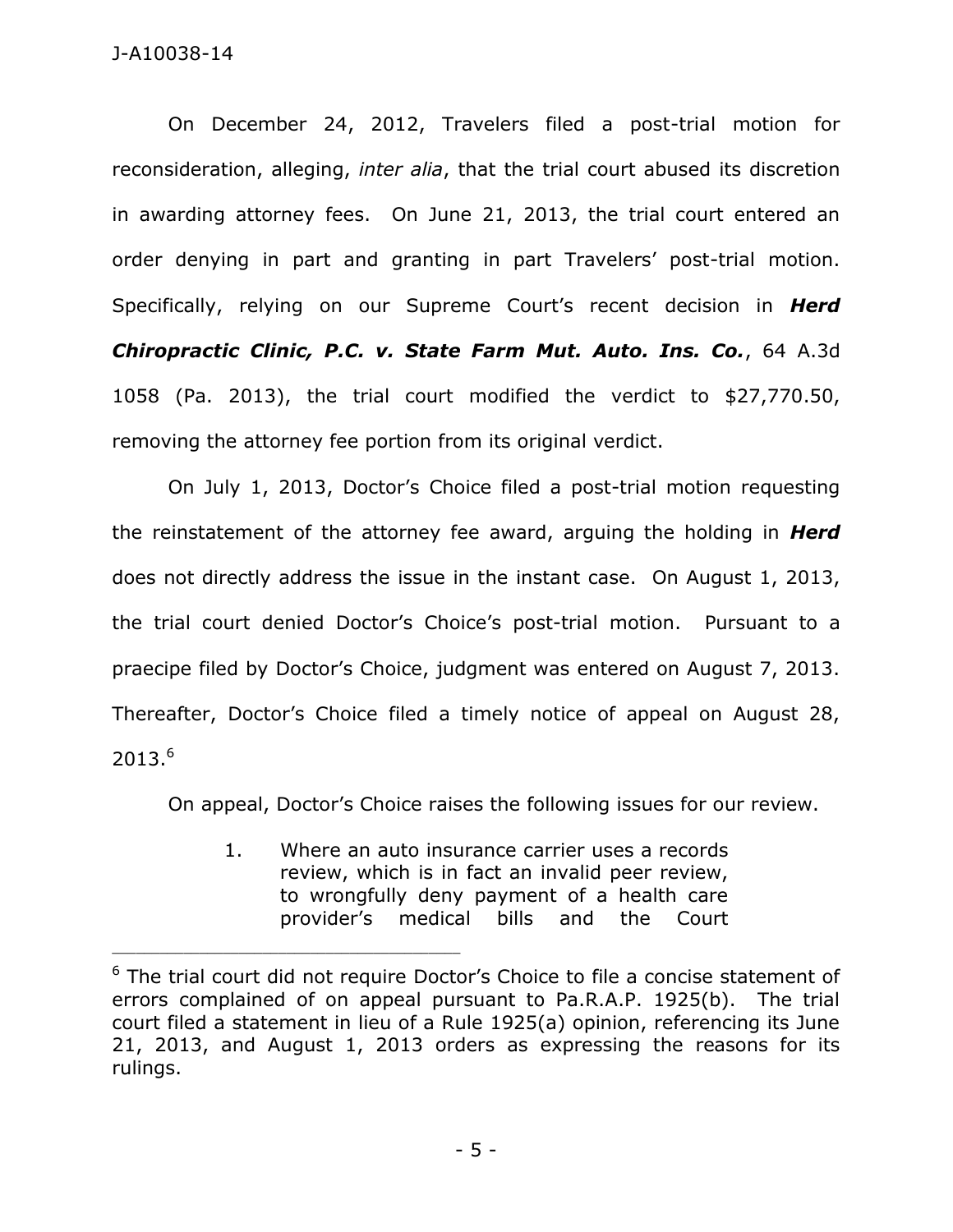determines the care and bills were medically reasonable and necessary, does 75 Pa.C.S. § 1797(b)(4) & (6) and *Levine v. Travelers*[ *Prop. Cas. Ins. Co.*, 69 A.3d 671 (Pa. Super. 2013)] require an award of attorney fees to the provider?

- 2. Where an auto insurance carrier wrongfully sends a health care provider's bill to peer review, is the carrier responsible for attorney fees if the care is judicially determined to be reasonable and necessary?
- 3. Did the [t]rial [c]ourt commit an error of law when the [trial c]ourt failed to award attorney fees under 75 Pa.C.S. § 1716 or 75 Pa.C.S. § 1798 where the auto carrier violated the peer review procedure at § 1797, 31 Pa. Code § 69.52(a) and § 69.53(e)?

Doctor's Choice's Brief at 3-4 (footnotes omitted).<sup>7</sup>

\_\_\_\_\_\_\_\_\_\_\_\_\_\_\_\_\_\_\_\_\_\_\_\_\_\_\_\_\_\_\_\_\_\_\_\_\_\_\_\_\_\_\_\_

The first issue raised by Doctor's Choice questions whether the trial court erred in declining to award attorney fees pursuant to 75 Pa.C.S.A. § 1797(b)(4) as part of its verdict against Travelers in favor of Doctor's Choice. The trial court's factual findings are not in dispute. $8$  Accordingly, we are presented solely with an issue of statutory interpretation relative to the award of attorney fees.

<sup>7</sup> The Pennsylvania Association for Justice has filed an *amicus curiae* brief in support of Doctor's Choice's appeal in connection with issue number one.

<sup>&</sup>lt;sup>8</sup> Travelers has not challenged the trial court's determination that the charges and treatment for which Travelers refused payment were necessary and reasonable, nor has it challenged the trial court's determination that the report issued by Dr. Cavallo on behalf of IMX was not a valid peer review. The basis for those findings is further discussed *infra* for context.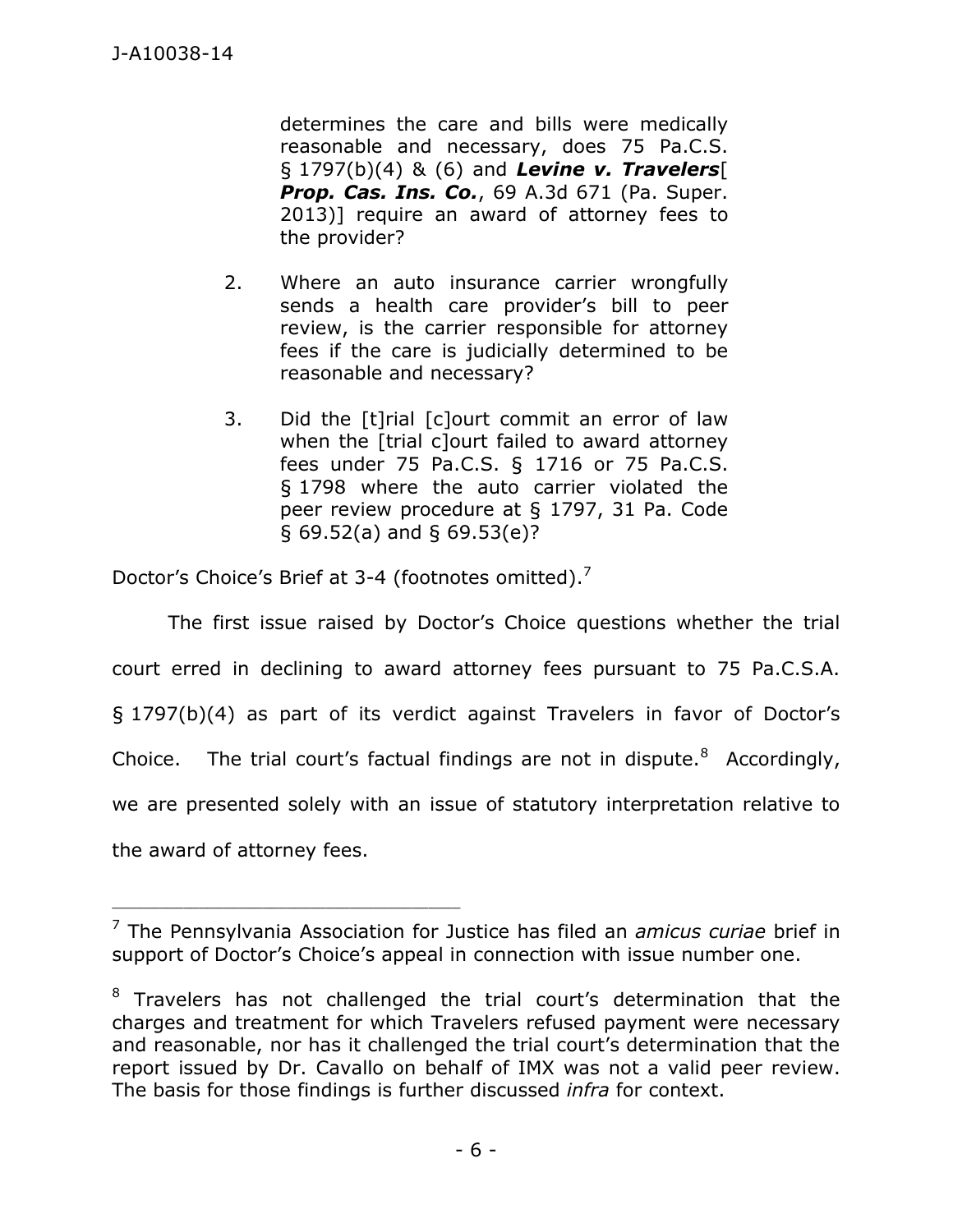Statutory interpretation presents a question of law subject to plenary review. The goal and purpose of statutory interpretation is to ascertain legislative intent and give it effect. 1 Pa.C.S.A. § 1921(a). In discerning that intent, our inquiry begins with the language of the statute itself. If the language of the statute unambiguously sets forth the legislative intent, this Court will apply that intent to the case at bar and not look beyond the statutory language to ascertain its meaning. 1 Pa.C.S. § 1921(b) ("When the words of a statute are clear and free from all ambiguity, the letter of it is not to be disregarded under the pretext of pursuing its spirit."). We will resort to the rules of statutory construction only when there is an ambiguity in the statutory language at issue.

*Matharu v. Muir*, --- A.3d ---, 2014 WL 688191, \*11 (Pa. Super. 2014) (*en* 

*banc*) (some citations omitted).

Further, the General Assembly does not intend a result that is absurd, impossible of execution, or unreasonable. 1 Pa.C.S.A. § 1922(1). In interpreting statutes, a court should not assign a contrived meaning to clear language, nor should it construe the statute or provision in question so as to promote or further absurd results.

*In Re B.A.M*, 806 A.2d 893, 894 (Pa. Super. 2002) (internal quotation marks and citation omitted).

Central to Doctor's Choice's first issue is whether Travelers' refusal to pay was based on a peer review. A complaint by a provider against an insurer for non-payment of submitted charges is cognizable pursuant to either Section 1797(b)(4) of the MVFRL or 31 Pa. Code § 60.52(m). Section 1797(b)(4), authorizing suit against an insurer for refusals to pay that are not challenged before a PRO, provides as follows.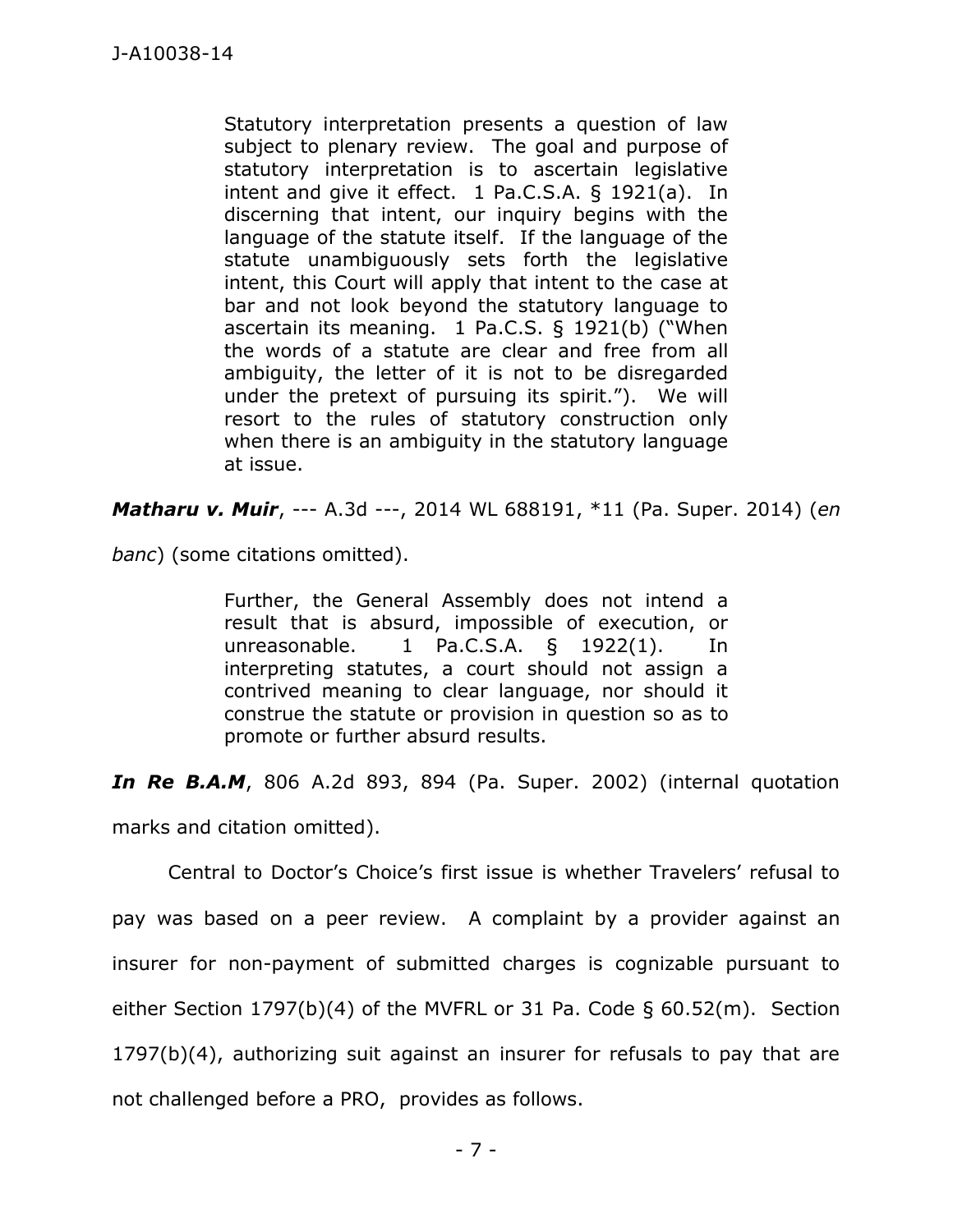**(4) Appeal to court.**—A provider of medical treatment or rehabilitative services or merchandise … may challenge before a court an insurer's refusal to pay for past or future medical treatment or rehabilitative services or merchandise, the reasonableness or necessity of which **the insurer has not challenged before a PRO**. Conduct considered to be wanton shall be subject to a payment of treble damages.

75 Pa.C.S.A. § 1797(b)(4) (emphasis added).

Contrastingly, the MVFRL does not afford a provider recourse to a court to challenge an insurer's refusal to pay that **is** based on a challenge before a PRO. The Insurance Department regulations, however, provide for such an appeal. *See* 31 Pa.Code § 60.52(m) (providing, "upon determination of a reconsideration by a PRO, an insurer, provider or insured may appeal the determination to the courts"); *see also Terminato v. Pa. Nat'l. Ins. Co.*, 645 A.2d 1287, 1288 (Pa. 1994) (holding "an insured is not required to request reconsideration of a peer review decision before

proceeding to court").<sup>9</sup>

\_\_\_\_\_\_\_\_\_\_\_\_\_\_\_\_\_\_\_\_\_\_\_\_\_\_\_\_\_\_\_\_\_\_\_\_\_\_\_\_\_\_\_\_

Further, only an insurer's refusal to pay that **is not** based on a peer review determination under Section 1797(b) implicates the attorney fee award at issue in this appeal.

> **(6) Court determination in favor of provider or insured.**—If, pursuant to paragraph (4), a court

<sup>&</sup>lt;sup>9</sup> Our Supreme Court has noted there "may be due process concerns with the statute," but absent a constitutional challenge, we are confronted, as was the Court in *Herd*, only with an issue of statutory interpretation. *Herd*, *supra* at 1067.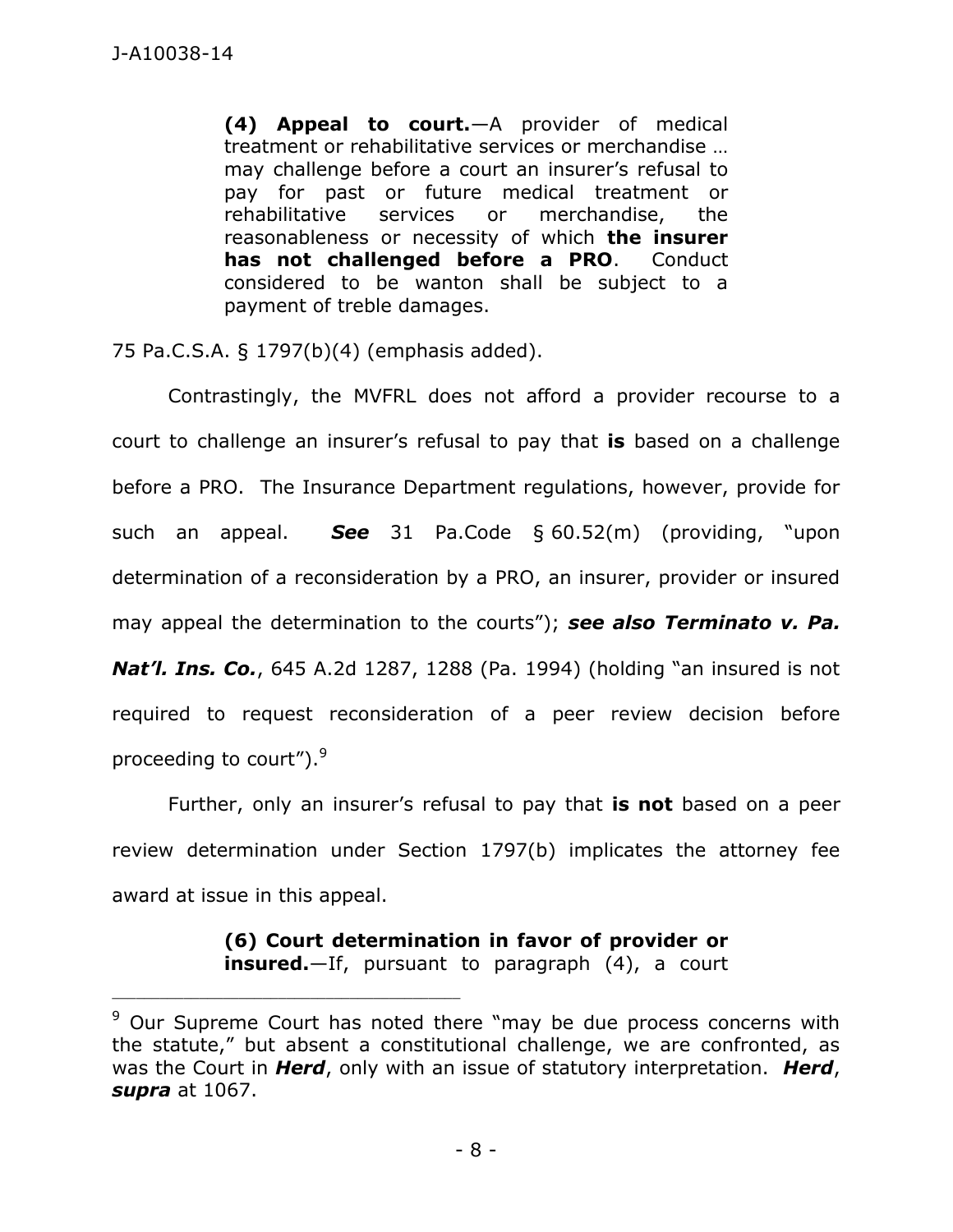determines that medical treatment or rehabilitative services or merchandise were medically necessary, the insurer must pay to the provider the outstanding amount plus interest at 12%, as well as the costs of the challenge and all attorney fees.

75 Pa.C.S.A. § 1797(b)(6).

Instantly, as noted, Doctor's Choice alleged in its complaint that no valid peer review was performed, averring therefore that Travelers' refusal was not based on a challenge before a PRO, and Sections 1797(b)(4) and (6) apply. Complaint, 11/20/08, at 7-8, ¶¶ 17. 20-23. The trial court initially agreed. Trial Court Opinion, 12/13/12, at 7.

 Specifically, the trial court determined that the review conducted by Dr. Cavallo did not comport with the statutory and regulatory requirements governing the performance of peer reviews. *Id.* at 5-6. Those requirements in pertinent part are as follows.

> **Peer review plan.**--Insurers shall contract jointly or separately with any peer review organization established for the purpose of evaluating treatment, health care services, products or accommodations provided to any injured person. Such evaluation shall be for the purpose of confirming that such treatment, products, services or accommodations **conform to the professional standards of performance** and are medically necessary. …

75 Pa.C.S.A. § 1797(b)(1)(emphasis added). "A PRO shall provide a written analysis, including specific reasons for its decision, to insurers …. Without the written analysis, the review may not be considered an initial determination  $\ldots$ " 31 Pa. Code § 69.52(e).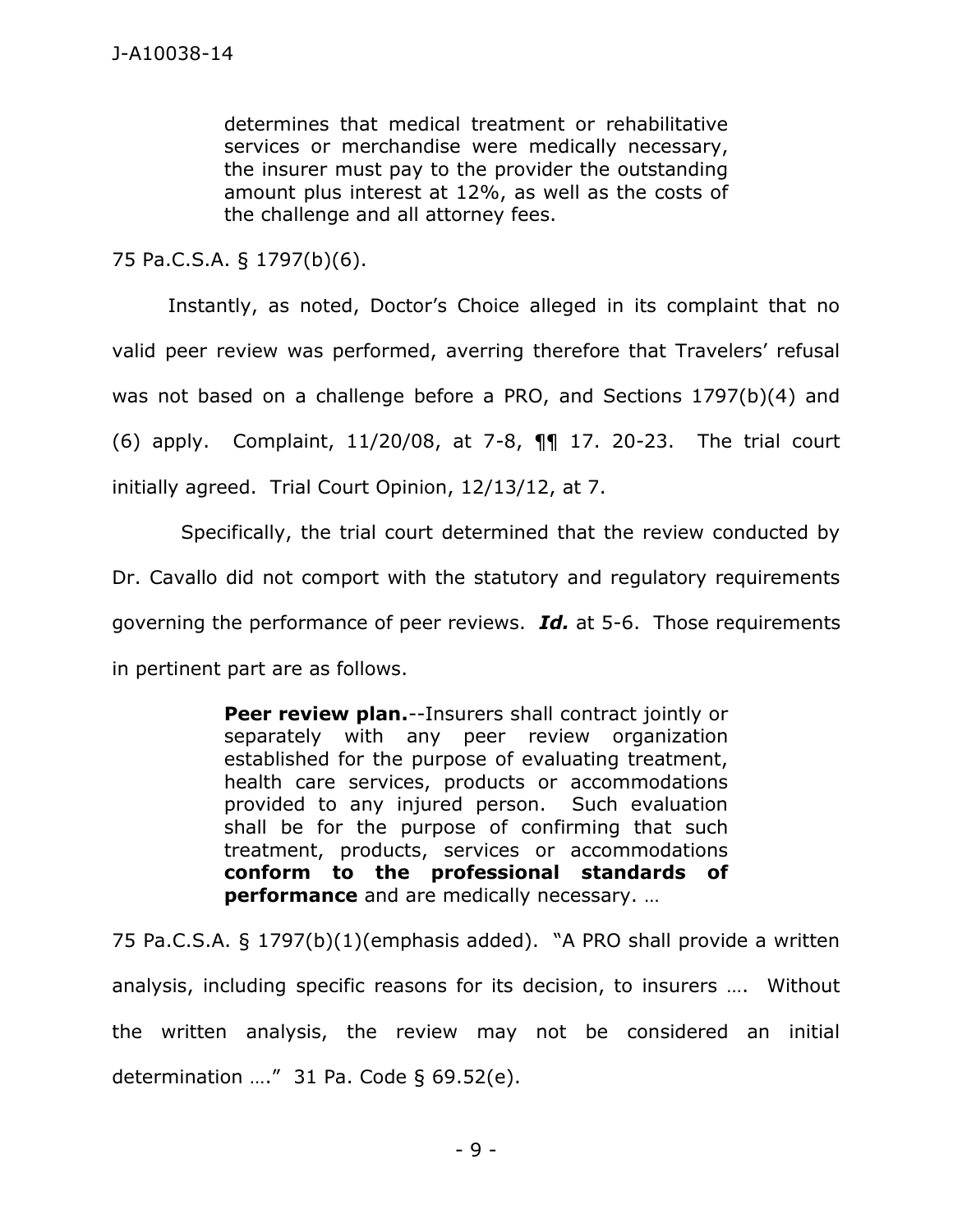# **PRO standards for operation.**

(e) A PRO **shall** apply National, or when appropriate, regional norms in conducting determinations. If National and regional norms do not exist, a PRO **shall** establish written criteria to be used in conducting its review **based upon typical patterns of practice in the PRO's geographic area**.

…

*Id.* § 69.53(e)(emphasis added).

Based on these provisions and the facts underlying this case, the trial

court determined as follows.

IMX and Dr. Cavallo [did] not compl[y] with Section 69.53(e) governing PRO standards for operation, thus rendering Dr. Cavallo's peer review report not only invalid but a clear abuse of the peer review procedure by Dr. Cavallo, and likewise displayed a rather blatant disregard by IMX for even minimal safeguards for fairness and accuracy envisioned by the Act.

Trial Court Opinion, 12/13/12, at 7.

Section 69.53(e) clearly states that a PRO shall establish written criteria to be used in conducting its reviews based upon typical patterns of practice in the PRO's geographic area of operation. Dr. Cavallo testified at trial that he was "instructed by IMX to utilize literature that is accepted," since there are no national or regional norms that exist for conducting determinations in this case. (N.T. 128). When questioned further, Dr. Cavallo admitted that he (Dr. Cavallo) selected the journals he used to complete his peer review report. (N.T. 129-130). It is obvious to the Court, that the Legislature constructed that pertinent portion of the statute requiring the PRO to establish the criteria to be used for the evaluation from accepted professional sources to ensure that there is some valid standard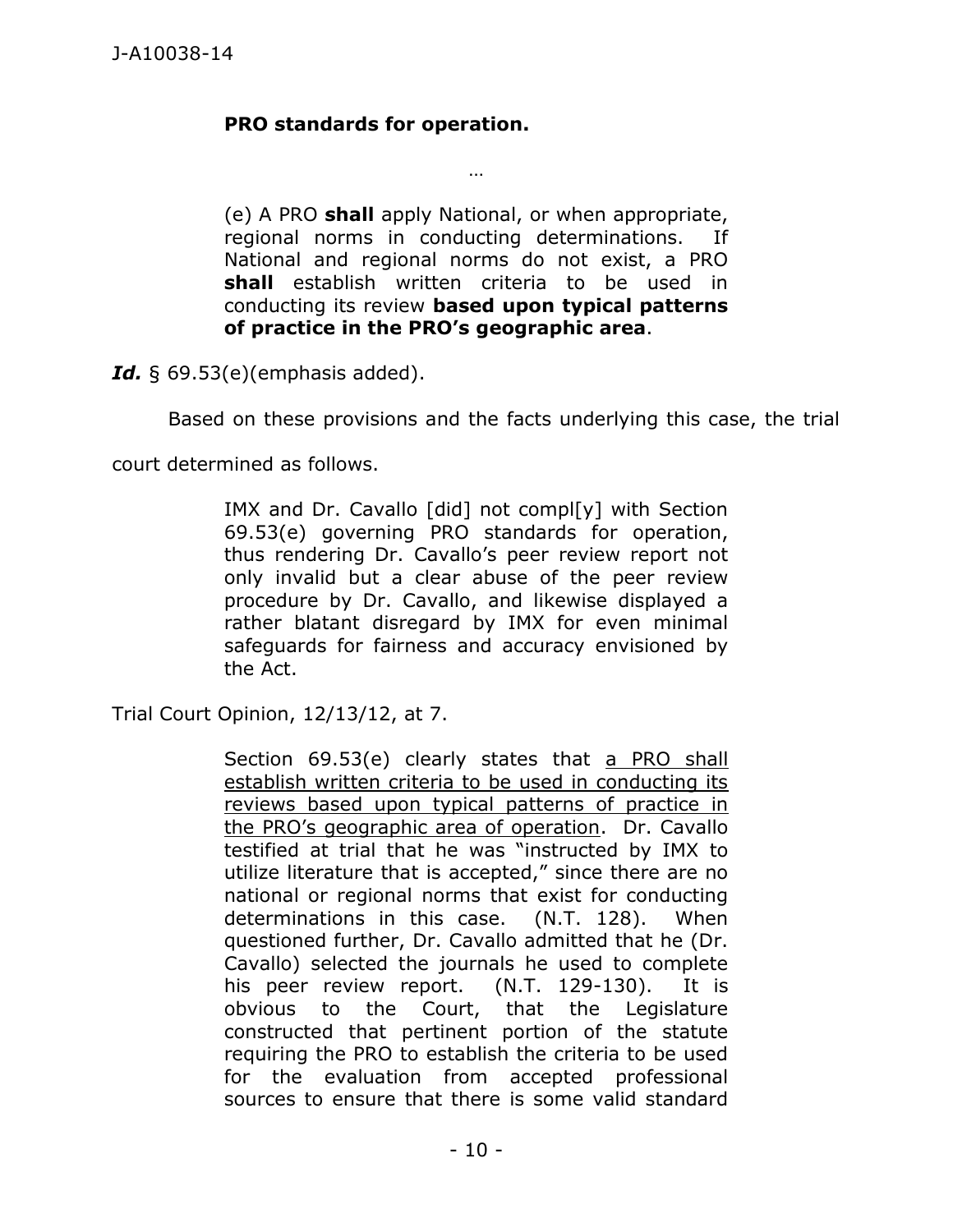against which the challenged medical treatment is being judged by the peer reviewer. That certainly did NOT occur in this case.

Id. at 5 (emphasis in original). Having found the peer review invalid and the treatments at issue necessary and reasonable, the trial court awarded Doctor's Choice a remedy in accordance with Section 1797(b)(6) including attorney fees. Trial Court Order, 12/13/12, at 1.

 Subsequently, in addressing Travelers' post-trial motions, the trial court granted that portion of Travelers' motion that challenged the award of attorney fees based on our Supreme Court's decision in *Herd*, which had been decided after its initial verdict. Trial Court Order, 6/21/13, 1-3. The trial court construed the *Herd* decision as interpreting Section 1797 to preclude an award of attorney fees notwithstanding the review by Dr. Cavallo and IMX was "devoid of any validity" as a peer review. *Id.* at 2. "It appears from the present state of the law that, once a peer review is **pursued** within the permitted time frame, the insurance carrier cannot be liable for attorneys' fees." *Id.*, *citing Herd*, *supra* (emphasis added).

Doctor's Choice argues that *Herd* is distinguishable.

Travelers can not receive the benefit of *Herd* merely because Travelers tried to follow the peer review process. Either Travelers followed the peer review statute and regulations or it did not. The Trial Court unequivocally found as a matter of fact and law Travelers did not comply with the statute or regulations[.]

Doctor's Choice's Brief at 14.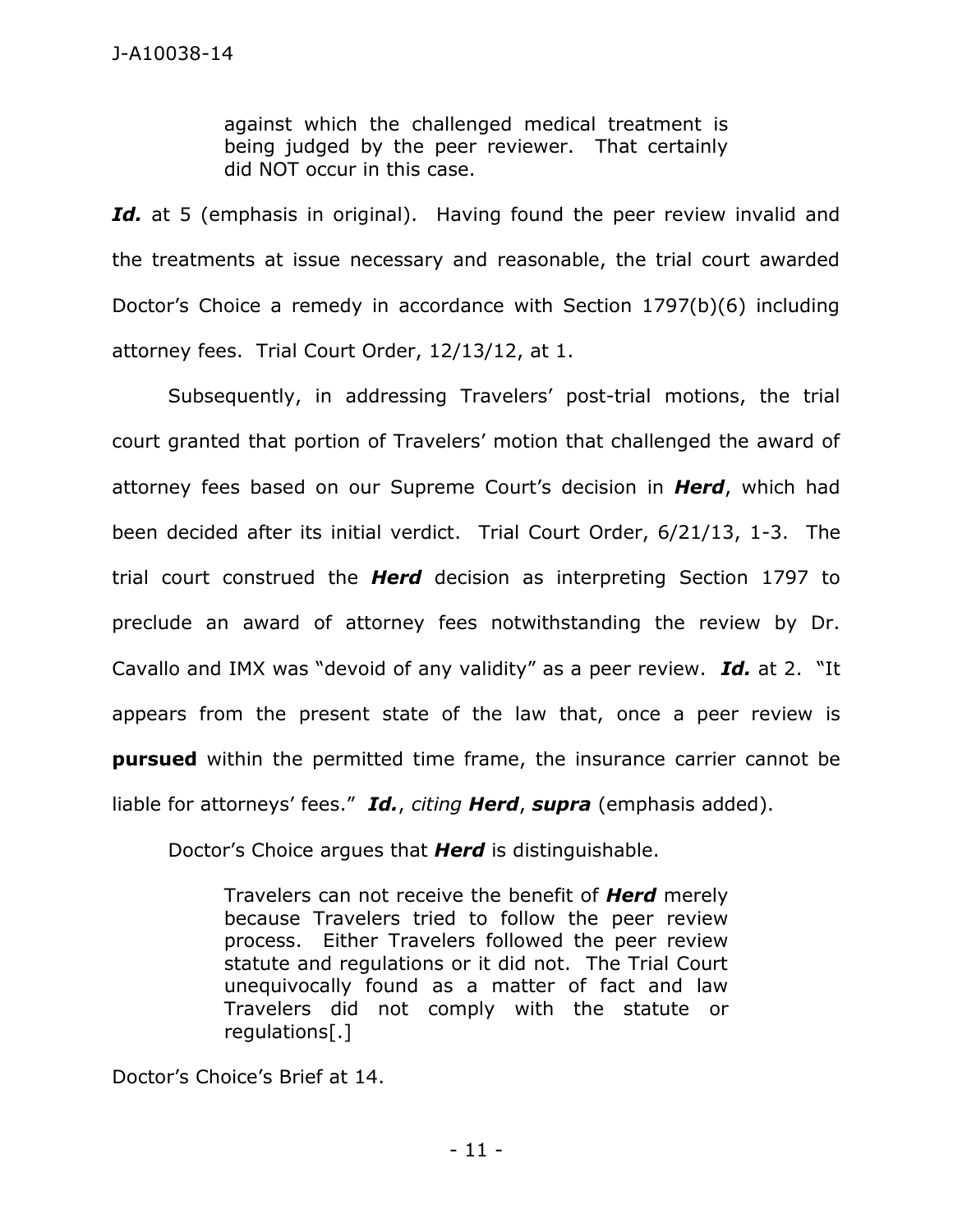*Herd* did not address the factual situation here where the [t]rial [c]ourt found that the peer review was invalid. It is urged that this Court hold that an invalid peer review is the same as no peer review, thus requiring attorney fees under §1797(b)(4) and (b)(6). Without such a decision insurance carriers will be free to use invalid peer reviews to continue to deny victims medical care.

Id. at 16-17. Additionally, Doctor's Choice maintains that this Court's decision in *Levine v. Travelers Property Cas. Ins. Co.*, 69 A.3d 671 (Pa. Super. 2013), supports its position. Doctor's Choice's Brief at 14.

 Travelers contends the trial court correctly applied *Herd*. "Even if the peer review is deemed invalid based on the alleged conduct of the PRO, attorneys' fees cannot be awarded under Sections 1797(b)(4) and (6) as long as the carrier dutifully challenged the treatment before a PRO." Travelers' Brief at 9. "[T]he *Herd* Court specifically stated that attorney's fees are only appropriate when treatment has not been '*challenged before a PRO*.' Importantly, the *Herd* case *did not* state 'challenged through a valid peer review." *Id.* at 10, *citing Herd*, *supra* 1067 (emphasis in original). "[T]here is nothing in the *Herd* decision that indicates or even implies that any other factors should be considered and, therefore, where [attorney] fees are sought pursuant to Section 1797, it is irrelevant whether the peer review is judicially determined to be invalid." Travelers' Sur Reply Brief at 4. Travelers also argues *Levine* is inapplicable because its holding was based on a finding that the subject challenged bills had not been "submitted … to a PRO." Travelers' Brief at 10.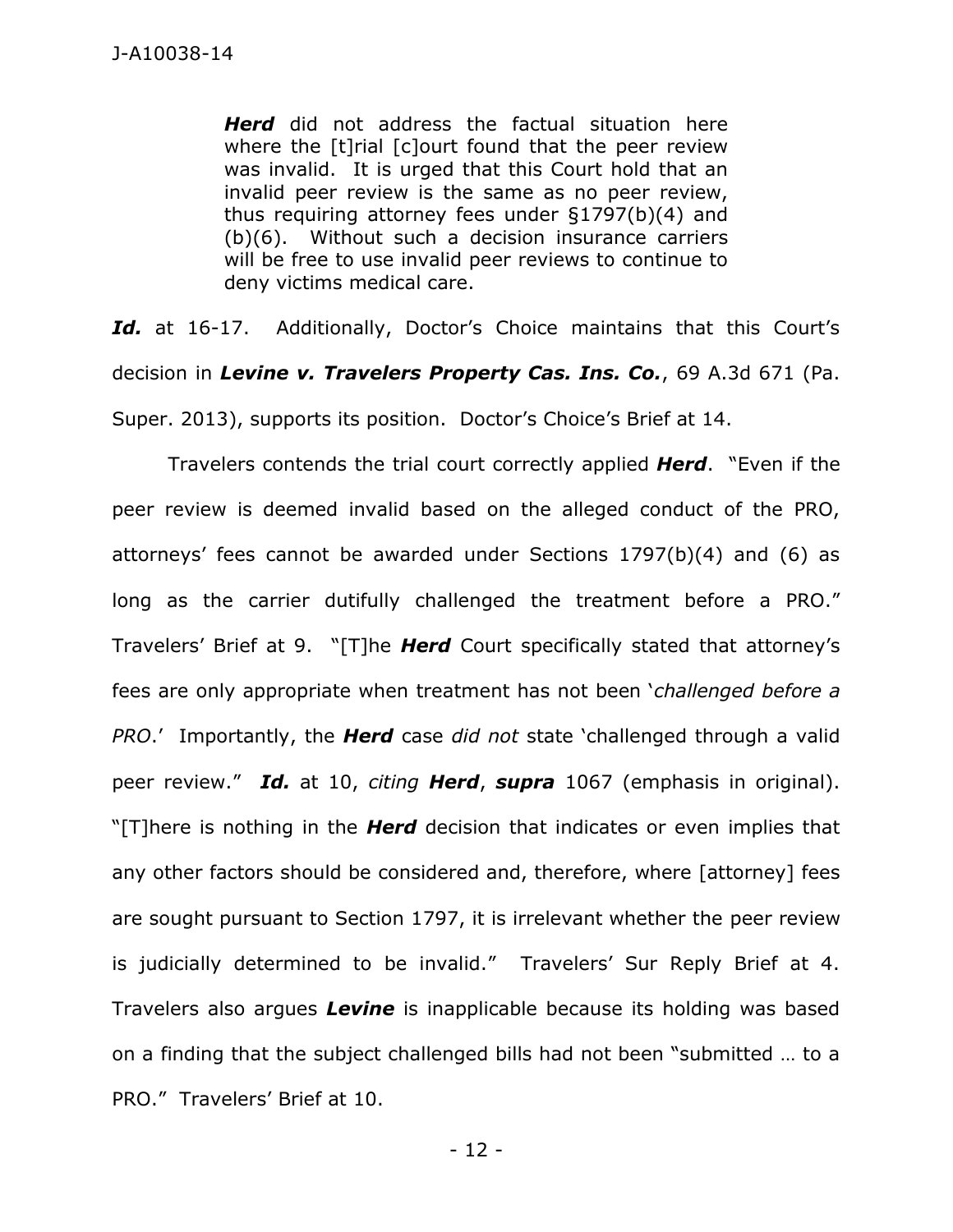Reduced to its most elemental formulation, we can state the issue raised by the parties as follows. Whether the language of Section 1797(b)(4), to wit, "challenged before a PRO," for the purpose of limiting an insurer's liability for attorney fees, should be interpreted as merely envisioning procedural compliance in referring bills for questioned treatment to a PRO, or should be interpreted as encompassing a valid completed peer review. Based on our careful consideration of the statutory language, the regulatory scheme, and the pertinent precedent from this Court and our Supreme Court, we espouse the latter construction.

In *Herd*, our Supreme Court reviewed and rejected this Court's interpretation of Section 1797(b) as authorizing an award of attorney fees by a trial court when it determines that contested treatments are reasonable and necessary, whether or not the insurer's refusal was submitted for peer review. Our Supreme Court emphasized the "general American rule that there can be no recovery of attorney's fees from an adverse party, absent an express statutory authorization, a clear agreement by the parties, or some other established exception." *Herd*, *supra* at 1066 (citation omitted). Construing the language of Section 1797(b)(4) and 1797(b)(6), the *Herd*  Court concluded "both sections by their explicit terms at least, apply only in the circumstance in which an insurer has not pursued peer review." *Id.* Additionally, our Supreme Court in *Herd* noted that Section 69.52(m), does not authorize an award of attorney fees. *Id.* Thus the *Herd* Court held "the

- 13 -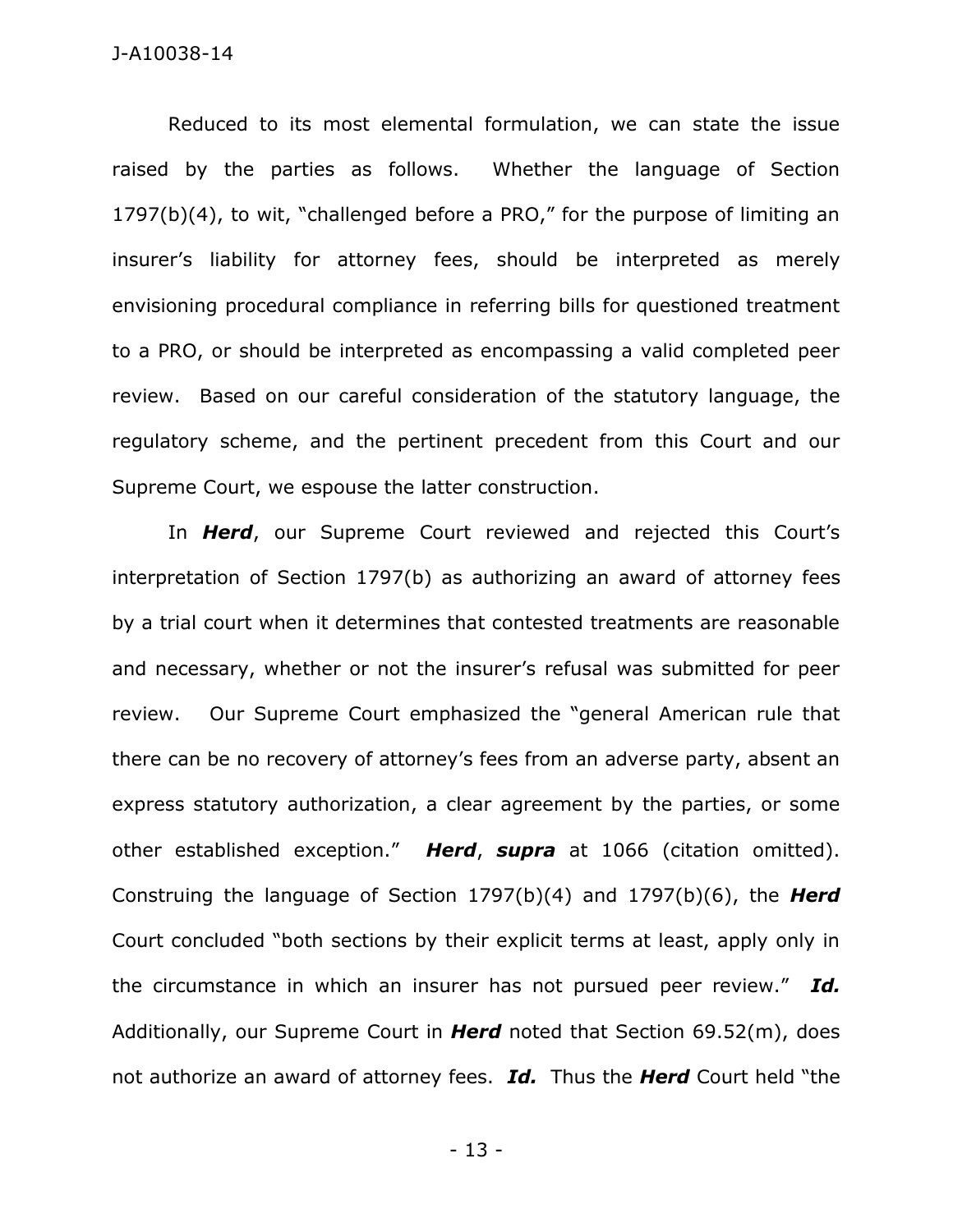Legislature has provided for fee awards only in relation to matters pursued under subparagraph (b)(4), *see* 75 Pa.C.S. § 1797(b)(6), which applies only to insurer refusals-to-pay for treatment 'the reasonableness or necessity of which the insurer *has not challenged* before a PRO'" *Herd*, *supra* at 1067 (emphasis added in *Herd*). In the *Herd* case, the peer review performed by the PRO and relied upon by the insurer was valid. As such, the *Herd* Court was not confronted with defining of the statutory phrase "challenged before a PRO." Rather, the *Herd* Court only clarified the effect of a conceded "challenge before a PRO." The *Herd* decision did not speak to the circumstances of the instant case, where an insurer relies on a report from a PRO that is not a valid peer review. Accordingly, we conclude *Herd* is not dispositive of the issue in this case.

Rather, we deem this Court's decision in *Levine* to be more apropos to the issue presented in this appeal. In *Levine*, the insurer referred its challenge to certain bills from the provider for contested treatments to a PRO for the performance of an independent medical evaluation (IME). *Levine*, *supra* at 676. Based on the results of the IME, the insurer refused payment to the provider. The insured filed suit and the trial court determined that the charges were reasonable and necessary and the insurer was in breach of the policy. As part of the judgment, the trial court awarded attorney fees pursuant to Section 1797(b)(6). The insurer argued that, for the purposes of the MVFRL, an IME qualifies as a peer review. *Id.* at 675-

- 14 -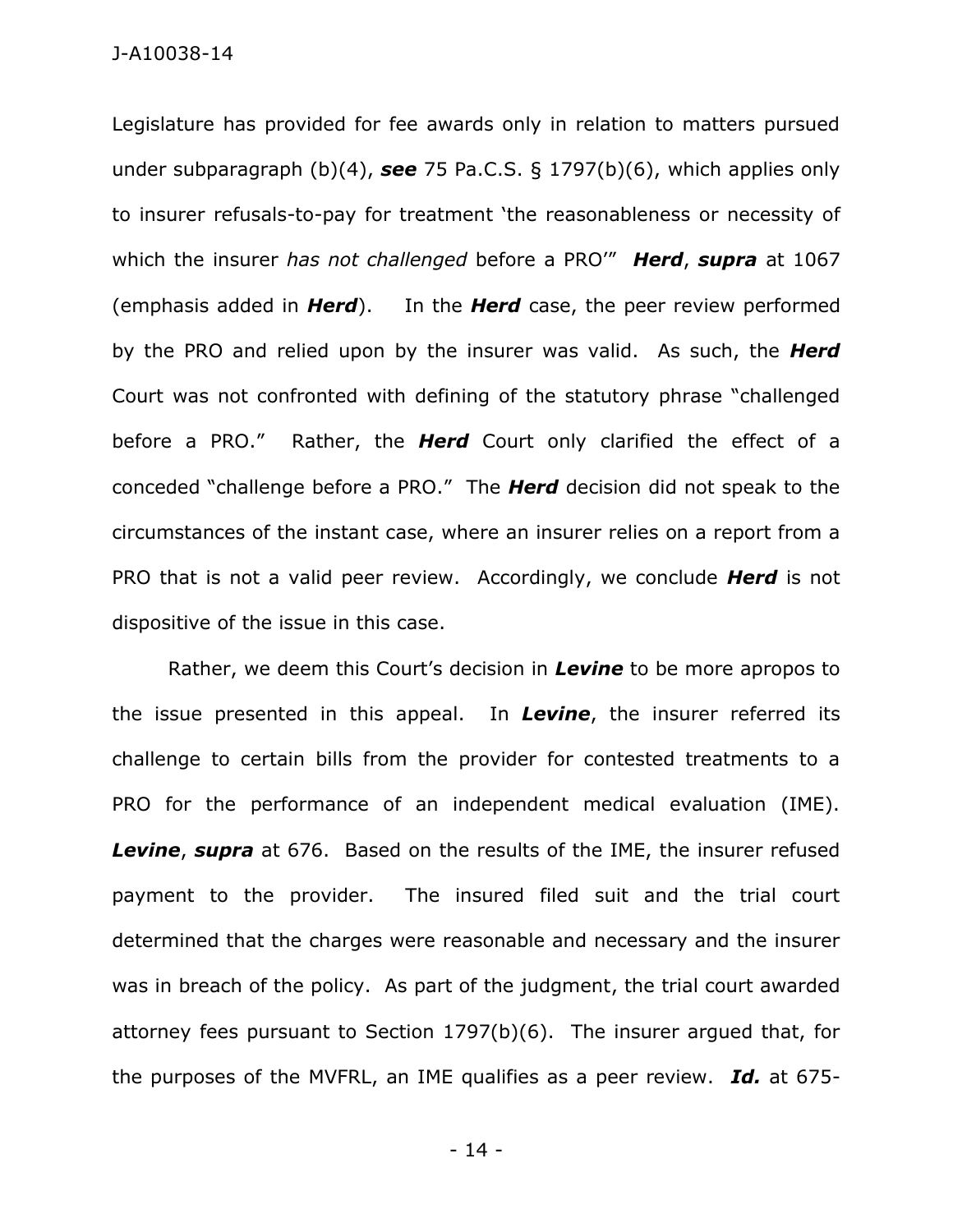676. The insurer further argued that its reliance on the IME in refusing payments to the provider shielded it from liability for attorney fees under Section  $1797(b)(4)$  and (6) of the MVFRL.<sup>10</sup> Id.

The *Levine* Court held that "an IME is not peer review as defined in § 1797 of the MVFRL. … The fact that the IME may have been procured by an entity that is an approved PRO, or that he reviews medical records, does not convert an IME into peer review." *Id.* at 679. The *Levine* Court concluded, "the charges and treatment at issue were not peer reviewed." *Id.* at 680. Accordingly, the *Levine* Court held that the trial court did not err in awarding attorney fees under Section 1797(b)(6). *Id.*

 It is clear from *Levine*, therefore, that the phrase "challenged before a PRO" as employed in Section 1797(b)(4) requires more than a mere referral to a PRO of bills for contested treatment provided to its insured. Such referral must result in a peer-reviewed determination upon which an insurer can rely in deciding whether to pay the bills. A determination by a PRO based on anything other than a peer review as specifically set forth in Section 69.63(e) of the Code, for example an IME, is not a challenge before a PRO as contemplated by Section 1797(b)(4).

 $10$  The insurer also argued that it based its refusal on an earlier peer review, but the *Levine* panel determined that the record belied the contention as testimony revealed that, as to the bills at issue, only the IME was referenced as a reason for refusal. *Id.* at 678.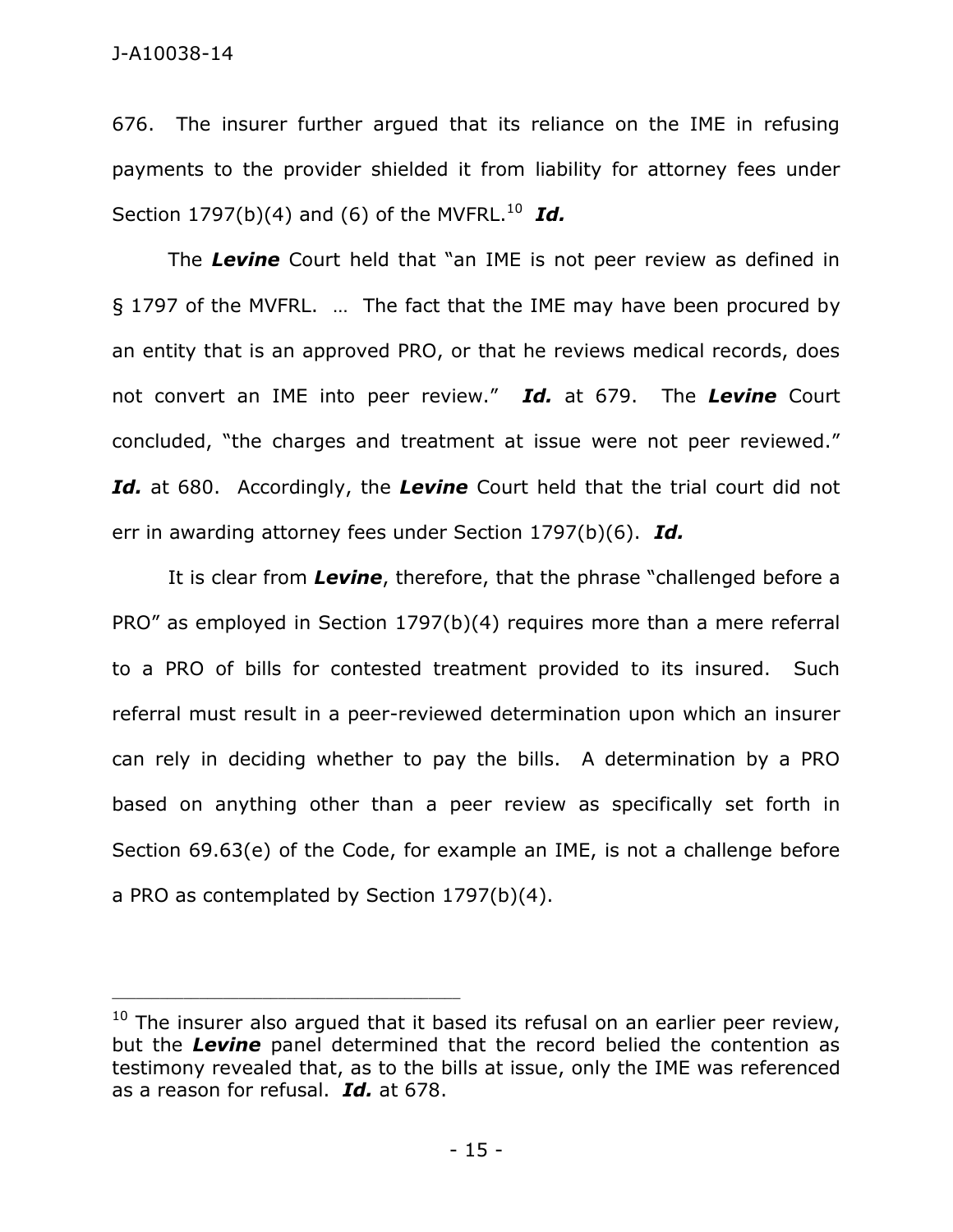This conclusion is in concert with the construction of the peer review statute as a whole.

> The principal objective of interpreting a statute is to effectuate the intention of the legislature and give effect to all of the provisions of the statute. 1 Pa.C.S.A. § 1921(a); *Commonwealth v. Drummond*, 775 A.2d 849, 855–56 (Pa. Super. 2001) (*en banc*) (stating that appellate courts must evaluate each section of a statute because there is a presumption that the legislature intended for the entire statute to be operative).

*Commonwealth v. Webbs Super Gro Prods., Inc.*, 2 A.3d 591, 594 (Pa.

Super. 2010).

The instant statute references a PRO's peer review **determination** as the triggering event affecting an insurer's obligation to pay a bill for contested treatment. *See* 75 Pa.C.S.A. § 1797(b)(2) (permitting insurer, insured or provider to request reconsideration of a peer review determination by a PRO); (b)(3) (prescribing insurer's options pending PRO peer review determination); (b)(5) (prescribing insurer's obligations upon receipt of a PRO's peer review determination in favor of provider or insured). Additionally, the MVFRL defines "necessary medical treatment and rehabilitative services" as follows.

> Treatment, accommodations, products or services which are determined to be necessary by a licensed health care provider unless they shall have been **found or determined** to be unnecessary by a State-approved Peer Review Organization (PRO).

*Id.* § 1702 (emphasis added).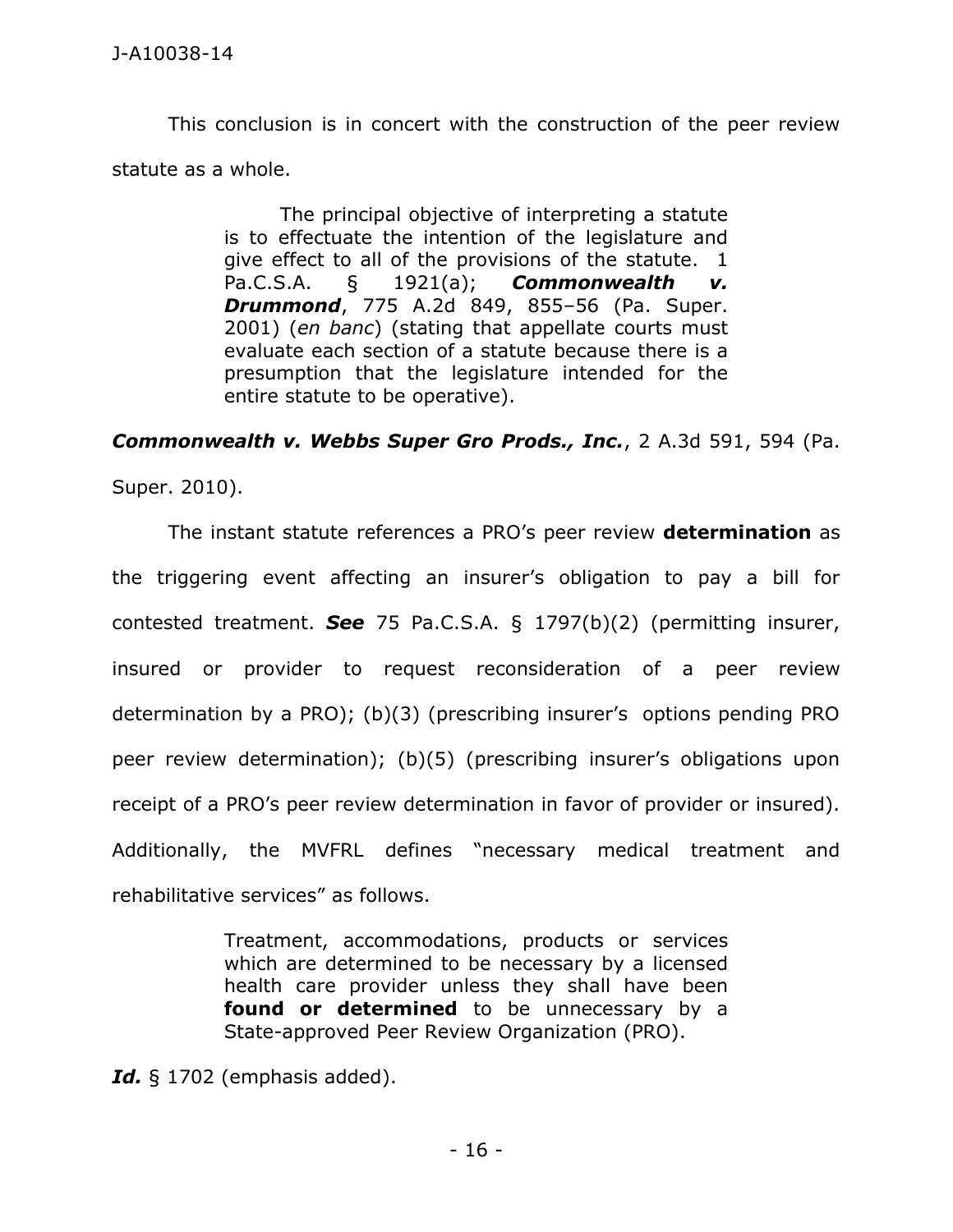The Code clarifies that "[w]ithout the written analysis [from the PRO], the [peer] review may not be considered an initial determination and unpaid provider bills subject to the review must be paid by the insurer." 31 Pa. Code § 69.52(e). Thus, Travelers' assertion that our Supreme Court's holding in *Herd* merely requires "that if treatment is **sent** to be reviewed through a peer review, attorneys' fees cannot be awarded under Section 1797(b)," is not well founded. Travelers' Brief at 4 (emphasis added).

We cannot interpret a statute in a manner that yields an absurd result. *See In Re B.A.M*, *supra*. If a mere referral of disputed treatments to a PRO was sufficient to remove a provider's right to appeal under Section 1797(b)(4), the remaining provisions relative to the actual determination of the PRO would be rendered meaningless. As illustrated by this Court in **Levine**, it is the determination of a PRO through the performance of a peer review that constitutes a "challenge before a PRO" for the purposes of Sections (b)(4) and (b)(6). *Levine*, *supra*. Since the trial court determined no peer review determination was made in this case, it follows that Travelers did not question the reasonableness or necessity of the treatments based on a challenge to a PRO.

We recognize that in *Levine* the insurer requested an IME from the PRO, while instantly Travelers requested IMX perform a peer review. In turn, however, IMX and Dr. Cavallo failed to adhere to the regulations and procedures necessary to perform a peer review. Travelers thus argues,

- 17 -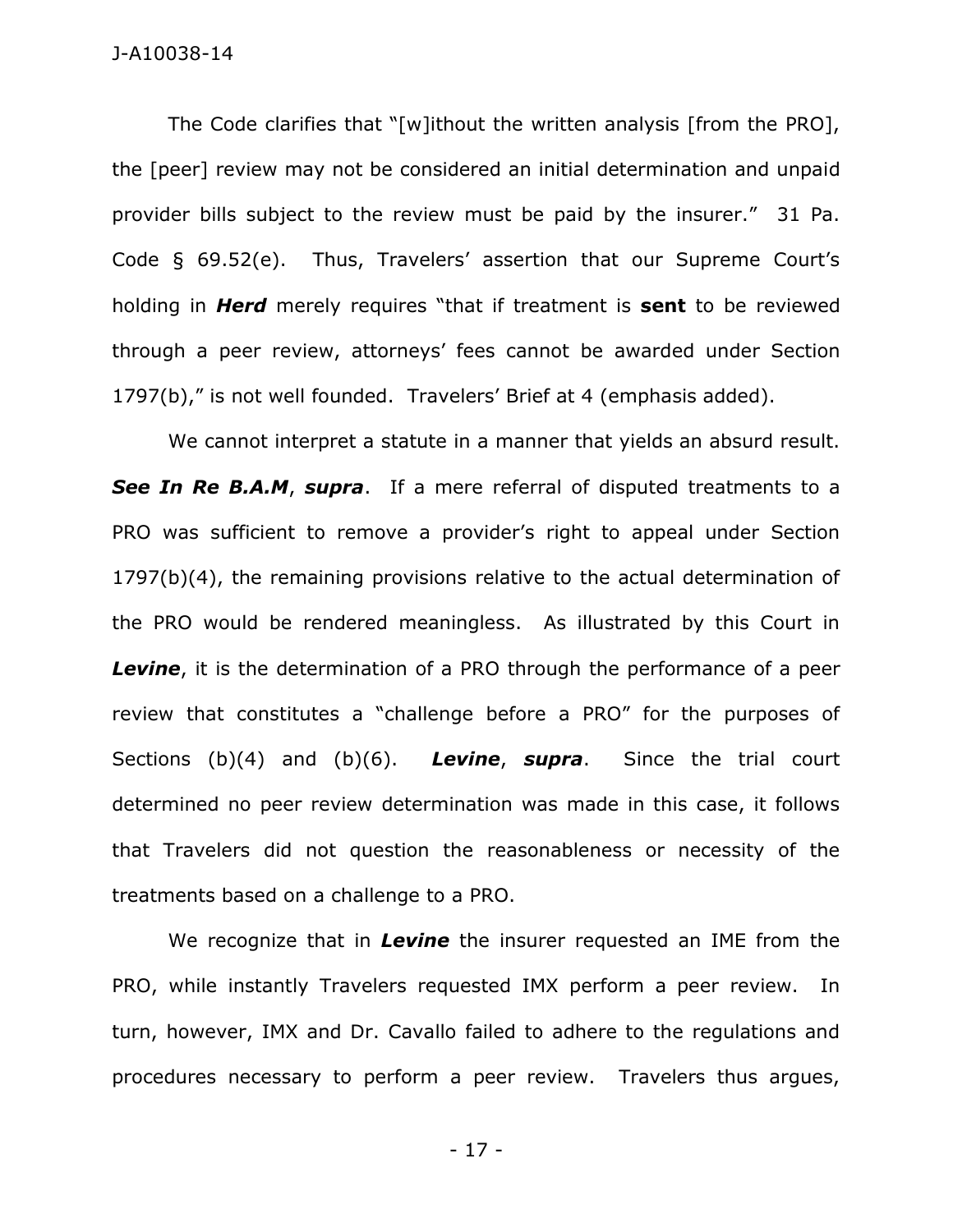"[n]ot only is it illogical to impute IMX's conduct … to Travelers in this case, there is no legal basis for doing so." Travelers' Brief at 8. We disagree.

While Section 69.53 of the Code is addressed to the conduct of PROs, Section 69.52 of the Code outlines the threshold considerations an insurer must contemplate before referring contested treatments to peer review.

> (a) A provider's bill shall be referred to a PRO only when circumstances or conditions relating to medical and rehabilitative services provided cause a prudent person, **familiar with PRO procedures, standards and practices**, to believe it necessary that a PRO determine the reasonableness and necessity of care ….

31 Pa. Code § 69.52(a) (emphasis added). Accordingly, insurers are presumed to possess a full understanding of the nature of a valid peer review and its attendant procedures and requirements. Further, a PRO must provide insurer with "a written analysis including specific reasons for its decision." *Id.* § 69.52(e).

Thus, an insurer's decision to refuse payment is informed by the full analysis of the peer review, not merely its conclusion. Where a PRO provides a conclusion that is based on an analysis other than a peer review, an insurer is free to rely on it as it pleases, but it is not a substitute for a peer review, which is a specific type of review based on objective professional norms. Other types of review may well provide an insurer with a reason to question whether a given treatment, service or product is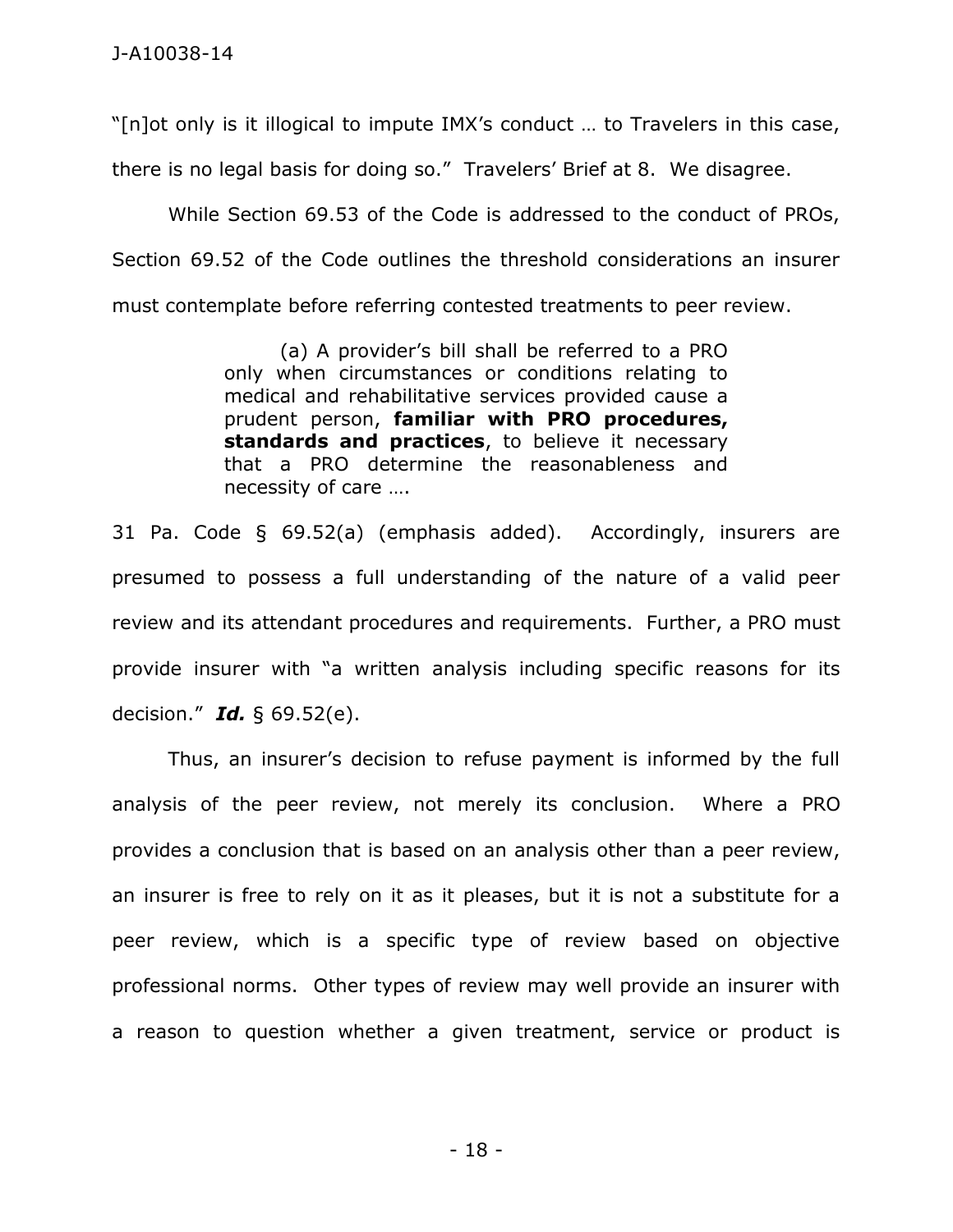reasonable and necessary, but it does not implicate Section 1797(b) merely because it was performed by a PRO.

We further conclude that holding an insurer responsible for the compliance of its selected PRO is neither illogical nor without legal basis. An insurer, unlike an insured or a provider, due to its contractual relationship is in a position to seek compensation from a PRO for any breach of the PRO's contract with an insurer to provide a requested peer review. In the instant case, Doctor's Choice alleged in its complaint that IMX failed to perform a peer review in compliance with the Code regulations. Travelers could have cross-filed against IMX for any financial loss it suffered due to IMX's failure to perform the requested peer review. $^{11}$  Additionally as our Supreme Court recognized, "[o]nly the insurer participates in the peer review process. … The detachment and neutrality required of a fact-finder is conspicuously absent in the contractual relationship between a PRO and an insurer." *Terminato*, *supra* at 1291.

 $11$  Travelers contends it did not have notice that IMX's review failed to comply with Code Section 69.53(e) until the trial court so ruled. Travelers Brief at 20. However, it is apparent from Dr. Cavallo's written report that there is no reference to any national or regional norms, and no reference to "written criteria … based upon typical patterns of practice in the PRO's geographic area" as required by the Code. 31 Pa. Code § 69.53(e); *see also* N.T., 6/26/12, at 41, 99, Plaintiff's Exhibit #13. Further, Dr. Cavallo noted his conclusion was based on his "clinical opinion" as opposed to being based on a comparison of the questioned treatments to such objective norms. *See* N.T., 6/26/12, at 41, 99, Plaintiff's Exhibit #13*.*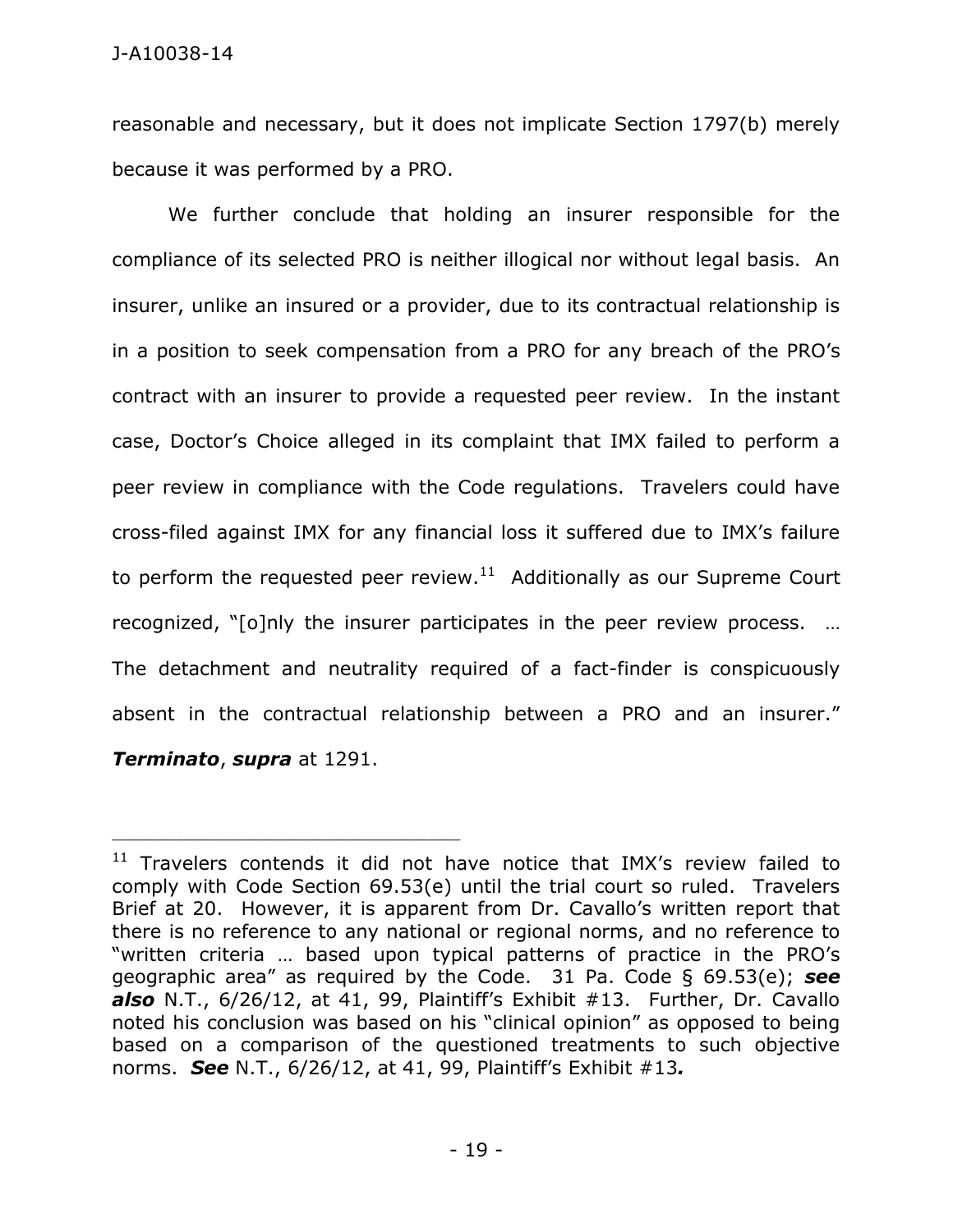In light of the foregoing, we construe the relevant language of Section 1797(b)(4) of the MVFRL, to wit, "challenged before a PRO," to mean a completed, compliant and valid peer review determination. In other words, we conclude the Legislature intended the phrase "challenged before a PRO" to mean the successfully completed peer review process, not merely an attempt to invoke that process. Accordingly, we conclude the trial court erred in determining that Doctor's Choice could not recover attorney fees pursuant to Section 1797(b)(6) of the MVFRL based on Travelers' mere referral of the disputed bills to a PRO when no valid peer review was performed.<sup>12</sup> We therefore, reverse the portion of the trial court's order of June 21, 2013, that granted, in part, Travelers' post trial motion and vacated its award of attorney fees. $^{13}$  We vacate the August 7, 2013 judgment and remand for reinstatement of an appropriate attorney fee award pursuant to Section 1797(b)(4) of the MVFRL.

Order reversed. Judgment vacated. Case remanded. Jurisdiction relinquished.

<sup>&</sup>lt;sup>12</sup> Based on our resolution of Doctor's Choice's first issue, we need not address its remaining allegations of error.

 $13$  This relief renders the trial court's disputed August 1, 2013 order moot.